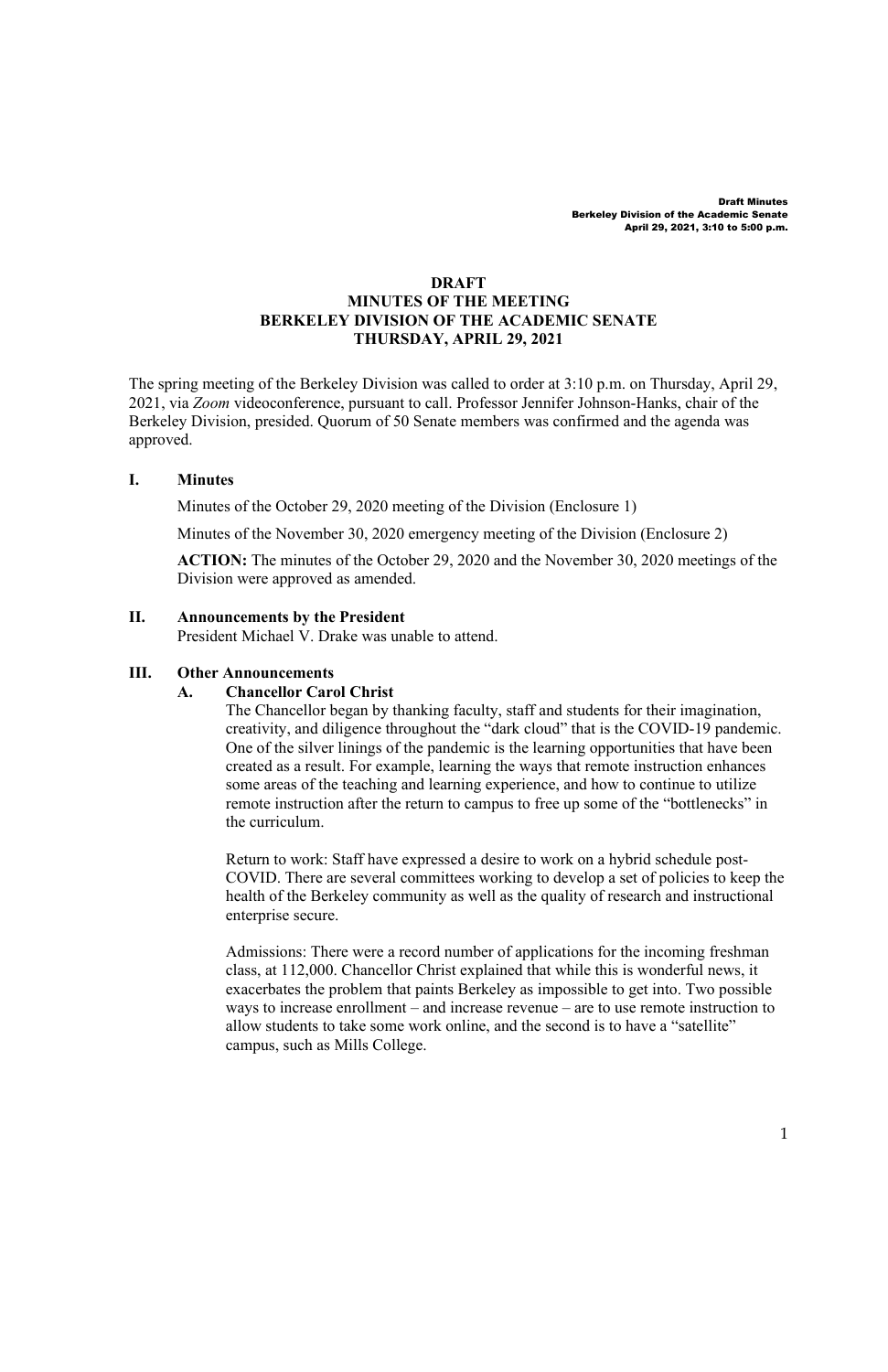Mills: Mills College was in a fragile financial place before the pandemic. Berkeley has been involved in conversations with Mills in the past several months about whether UC – not just the Berkeley campus—could use the Mills campus extensively. UC President Drake has expressed that he'd want students from all campuses to enjoy Mills' campus. However, there are still many things that need to be worked out and resolved.

Moffett Field: The Moffett Field Project is moving forward. There is very exciting faculty leadership.

Budget: The state funding that was cut about one year ago has been restored, but only to 2018-19 levels. Berkeley has received a considerable amount of money from COVID relief packages as well. The campus is using funding as follows: 35 million for housing & dining; about 22 million for COVID-related expenses; 28 million to make up for enrollment lost during pandemic. Campus resolved a structural deficit in 2019, so central reserves are depleted. While there is a still a need to continue reduction of 65 million for departments, there will be no furlough of employees.

## **B. Berkeley Division Chair Jennifer Johnson-Hanks**

Chair Johnson-Hanks acknowledged how difficult the past year has been, with violence against people of color as well as COVID-19 suffering. COVID has made Berkeley's core mission vastly difficult, however, things are improving. Vaccination rates in the Berkeley community have been increasing. There is anticipation that nearly all students, staff, and faculty will be fully vaccinated come the fall. The future will look different from the past in several ways. Many staff have been as productive or even more productive during shelter-in-place, and have also reported that they'd prefer to work hybrid once campus returns to in-person.

Chair Johnson-Hanks stated that at beginning of the year, the Senate had one mission, which was to protect the health and well-being of students, faculty, and staff, and she believes that mission has been achieved.

Chair Johnson-Hanks explained that this Division meeting is about pivoting from a year of hardship to a year of hope. She then honored the awardees of the 2020-21 faculty awards and thanked Senate leadership and staff.

Chair Johnson-Hanks announced that the Division Chair and Vice Chair for 2021-22 will be Ronald Cohen and Mary Ann Smart.

### **C. Graduate Assembly President Luis Tenorio**

Graduate Assembly President Luis Tenorio was unable to attend.

# **IV. Special Orders-Consent Calendar**

*For proposed legislative amendments, additions to the current text are noted by an underline; deletions to the current text are noted by a strikethrough line. Per Division bylaws the*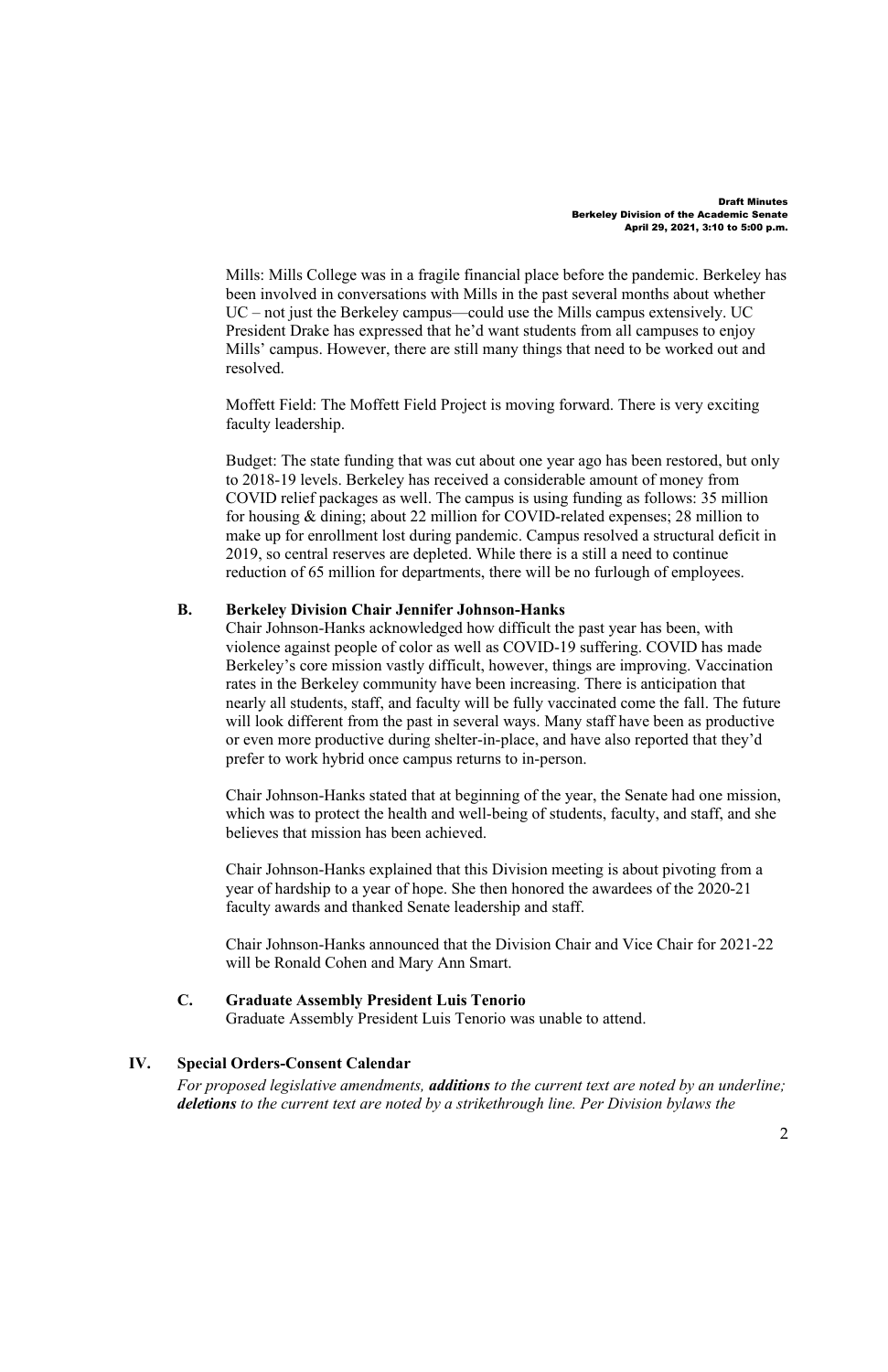*consent calendar is approved in the absence of a quorum.*

#### **A. Proposed amendments to Berkeley Division Bylaws 4, 9, 26, 160, 161, and 162 related to electronic voting**

The revisions establish electronic voting as the default method and remove references to voting by mail or on paper. Additional revisions are for clarity and consistency. The amendments, proposed by the Committee on Rules and Elections, have been approved by Divisional Council. The amendment to Bylaw 4 is shown on the reverted version of the bylaw that will be in effect on May 15, 2021.

## **PART I. BERKELEY DIVISION**

**4. DIVISIONAL COUNCIL** (En. 10.89; CC. 3.92, 5.1.14, 05.03.17; Am.

11.13.03, 11.8.07, 4.22.10, 10.29.14, 4.22.15; EC 05.03.17)

## **A. Composition**

The Divisional Council shall be composed of eighteen members as follows:

- **1.** The Chair and the Vice Chair of the Division, who are also Chair and Vice Chair of the Divisional Council.
- **2.** Chairs of the following Committees:
	- Academic Planning and Resource Allocation
	- Admissions, Enrollment, and Preparatory Education
	- Budget and Interdepartmental Relations
	- Committees
	- Courses of Instruction
	- Diversity, Equity, and Campus Climate
	- Faculty Welfare
	- Graduate Council
	- Research
	- Undergraduate Council

**3.** Six At-Large members elected by the Division.

The Secretary of the Division serves as non-voting secretary to the Council.

- **B. Terms**
	- **1.** The Chair serves for one year.<br>**2.** The Vice Chair will serve one
	- **2.** The Vice Chair will serve one year as Vice Chair and the next year as Chair of the Division and of the Divisional Council.
	- **3.** Committee Chairs, *ex officio*, normally will serve the same term as the tenure of their Chairs. A Committee Chair may designate a Senate member of that Committee to serve in his or her stead on the Divisional Council (with approval of the Committee on Committees) for a period of one year.
	- **4.** At-Large members, half to be elected every year, will serve twoyear terms. They cannot serve consecutive terms.
	- **5.** Terms begin on the first day of instruction of the Fall term, unless otherwise designated in Divisional legislation.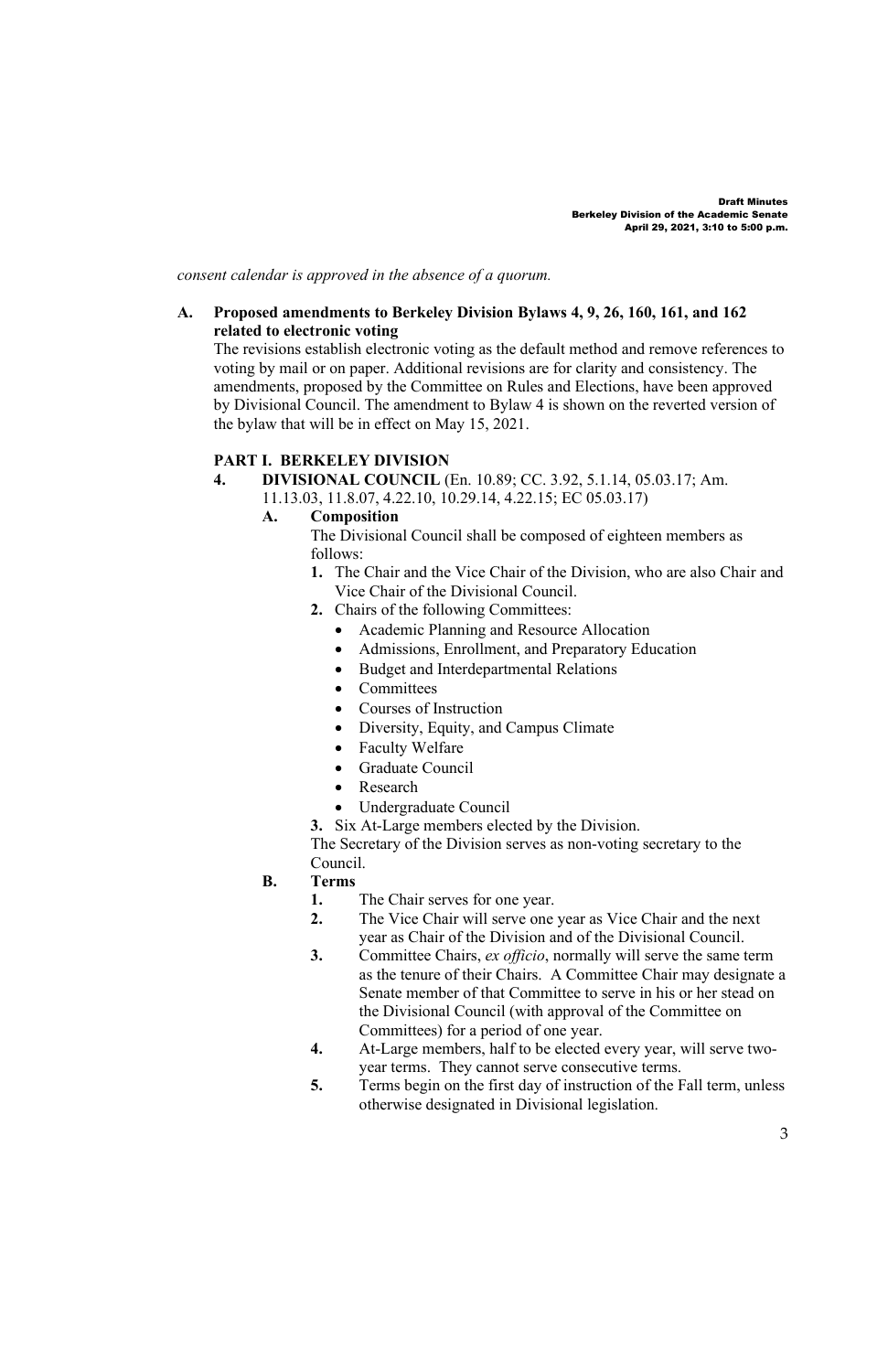- **6.** A partial term counts as a full term.
- **7.** A vacancy occurring between regular elections is filled by the Committee on Committees.

## **C. Duties**

- The Divisional Council has the following responsibilities and authority.
- **1.** Proposes legislation as needed.
- **2.** Acts on behalf of the Division on matters other than legislative matters retained by the Division.
- **3.** Receives and distributes to the appropriate agency or agencies reports from Standing and Special Committees of the Division and from academic program and Organized Research Unit review committees.
- **4.** Coordinates activities of Divisional Standing and Special Committees.
- **5.** Proposes and approves establishment of Special Committees and task forces.
- **6.** Places items it considers routine on a Consent Calendar to be submitted to a meeting of the Division. Should the meeting not attain a quorum, the Consent Calendar would be taken as approved.
- **7.** Informs members of the Division of its agenda and actions by regularly circulated reports, public forums, Divisional newsletter, or other appropriate channels.
- **8.** May order a ballot by mail Divisional vote, in the event that a quorum was not achieved at a Divisional meeting, on any matter, including legislation that was presented in the Notice for that meeting. (En. 9.91; EC 4.26.05)

## **9. DIVISION ELECTIONS** (En. 11.8.07)

### **A. General Provisions**

Subject to provisions in these By-Laws, all Divisional elections and ballots are to be conducted by paper or electronic means, unless the Division Secretary, in consultation with the Committee on Rules and Elections, decides than an election shall be conducted by other means. If an election is conducted electronically, Berkeley Division members may request a paper ballot from the Secretary in writing. The Division Secretary, in consultation with the Committee on Rules and Elections, shall decide whether the election or ballot will be conducted by paper or electronic means.

### **B. Notice of Election**

Not fewer than 30 days of instruction prior to the election, the Secretary must send to each voting member of the Division a Notice of the Election.

### **C. Nominating Petitions**

• Nominating Petitions must be filed with the Secretary within 10 days of instruction after the Notice of Election has been sent.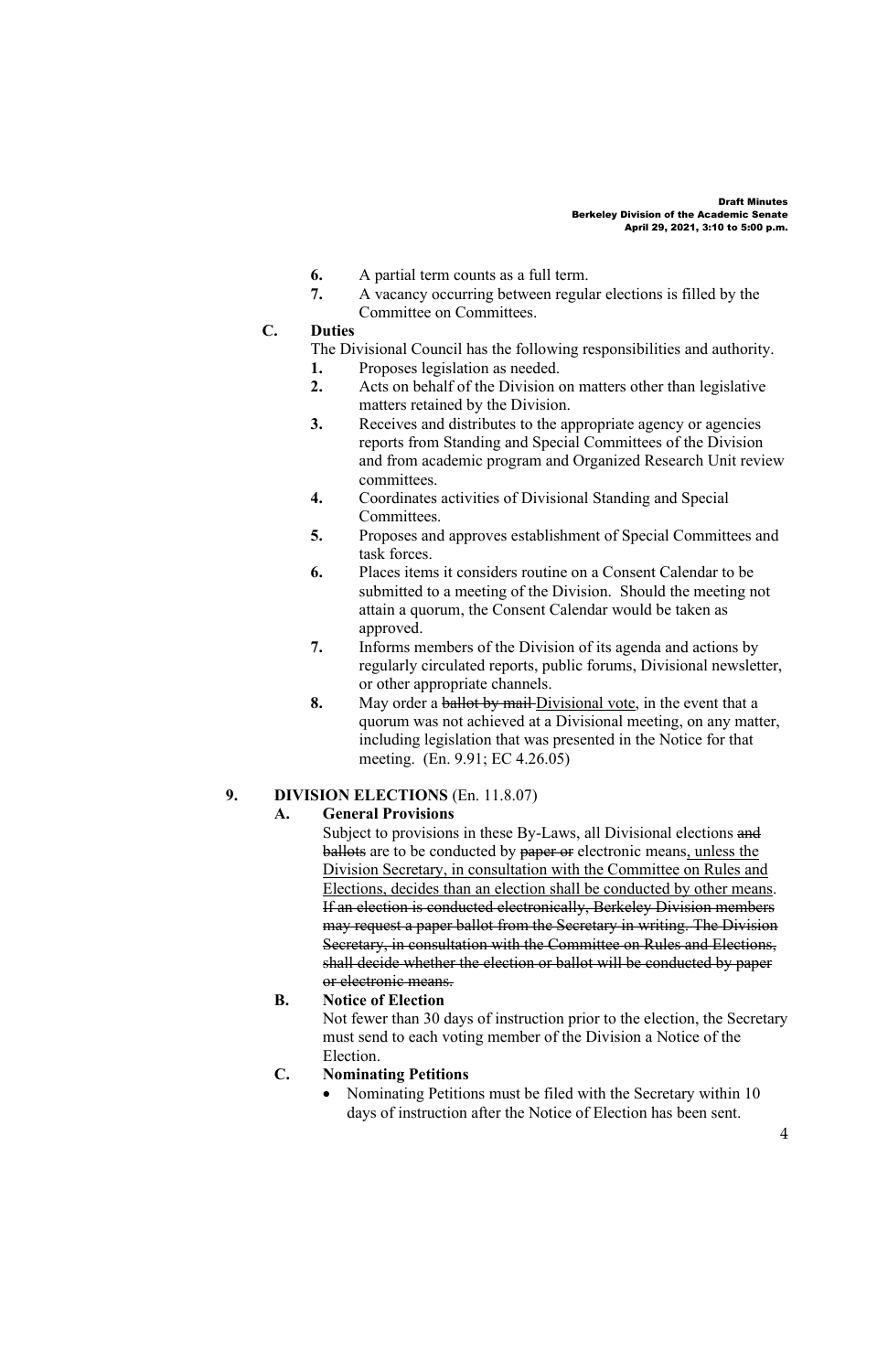- A Nominating Petition must be signed by five voting members of the Division, and must state the departmental affiliation of the nominee and nominators.
- The nominee must eertify acceptance the nomination.
- **D. Voting**
	- 1. By paper ballot:
		- At least 14 calendar days before the Election, the Secretary must mail to each voter a list of all nominees, stating their nominators and departmental affiliation of each.
		- The list of nominees must be accompanied by a ballot listing the nominees alphabetically, a plain envelope in which the voter is to enclose the marked ballot, and a further envelope addressed to the Secretary to be used for return of the sealed ballot.
		- The voter must be notified that:
			- All ballots must be returned to the Secretary no later than the date of election;
			- A ballot is invalid if more names are marked than there are vacancies to be filled, or if the ballot lacks the signature of the voter in the space provided on the return envelope;
			- A voter who spoils a ballot may, by tearing it across once and returning it to the Secretary, obtain another. (EC.00)
	- 2. By electronic ballot:
		- At least 14 calendar days before the Election, the Secretary must make available to each voter an electronic ballot of all nominees, stating their nominators and departmental affiliation of each.
		- Each voter will have access to a secure, web-based voting system that is administered by the Academic Senate office.
		- The voting system will authenticate the identity of each voter and separate the identity of each voter from his or her vote to maintain the confidentiality of the voting process.
		- The voting system will be designed so that once a vote has been cast, neither the voter nor anyone with access to the system can change the vote.
		- If a Senate member prefers a paper ballot, the Berkeley Division will make one available upon written request. If a voter submits both an electronic and a paper ballot, the electronic ballot will take precedence and the paper ballot will be destroyed prior to the count.

## **E. Election of At-Large Members to the Divisional Council**

• At-Large members shall be elected at the same time as members of the Committee on Committees and in the manner outlined in this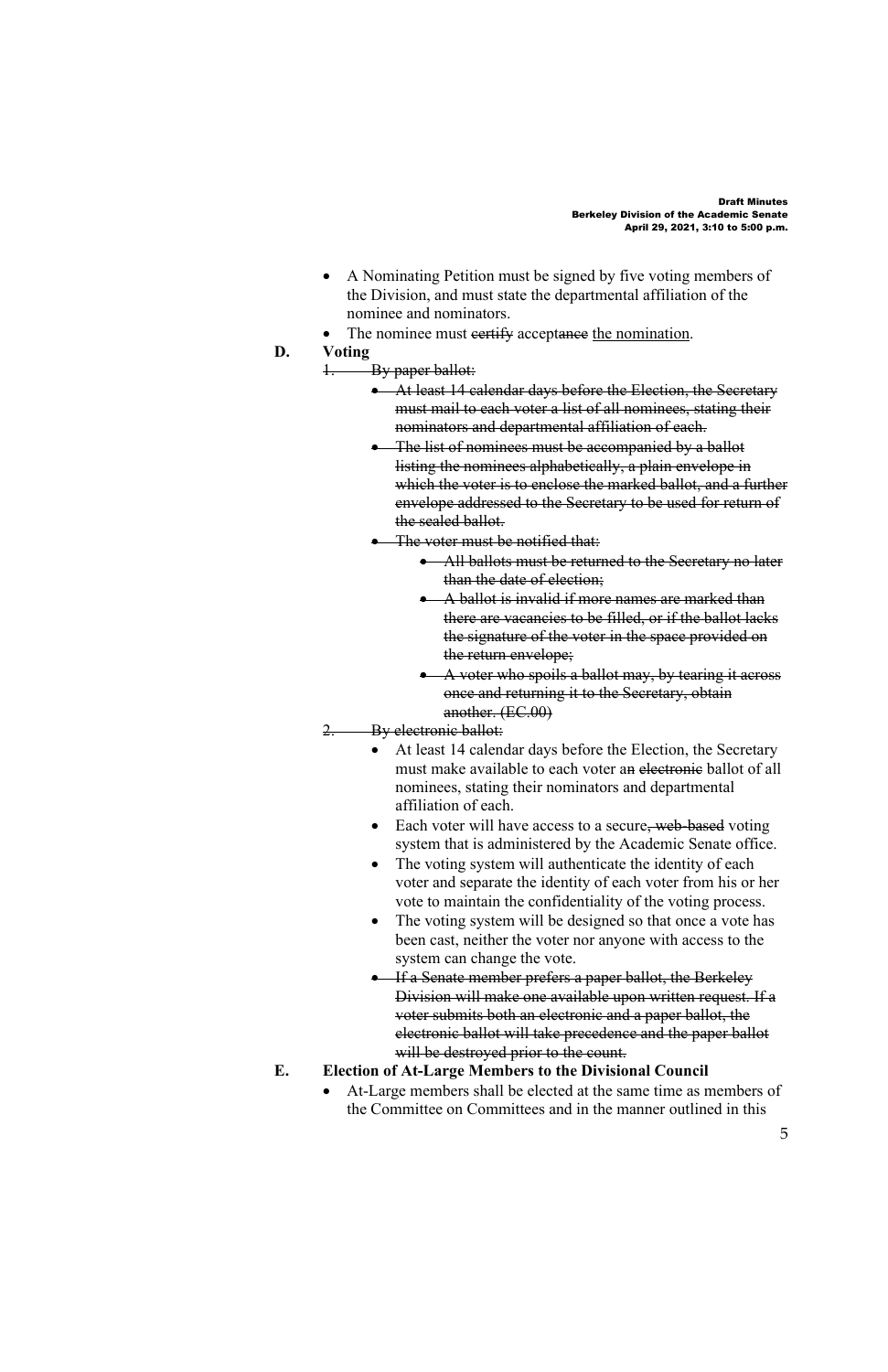By-Law, except that the number of nominations must be at least twice as many as there are places to be filled; the Committee on Committees will add the necessary number of nominees to complete the slate if the number of Nominating Petitions received from the membership is fewer than the number required.

#### **F. Election of Committee on Committees Members**

- Committee members are elected in accordance with Senate and Berkeley Division By-Laws.
- Candidates receiving votes on at least 35% of the valid returned ballots are to be declared elected.
- If more candidates receive votes on at least 35% of the valid ballots cast than there are vacancies to be filled, those having the highest percentage are to be declared elected.
- If fewer candidates receive votes on at least 35% of the valid ballots cast than there are vacancies, a second ballot must be taken. It must list the nominees not elected but receiving the highest percentage on the first ballot, but not to exceed twice the number of remaining vacancies. (CC. 12.6.07)
- Those receiving the highest percentage on the second ballot are to be declared elected for such vacancies as exist. A tie for the last vacancy is broken by lot.

## **26. RULES AND ELECTIONS** (Am. 10.25.94, 11.8.07; EC 05.03.17)

# **A. Membership**

This Committee consists of at least three Senate members. The Secretary of the Division shall serve as chair of this committee.

### **B. Duties**

- **1**. This Committee prepares and reports to the Division, or to any of its Faculties, such changes and additions to their By-Laws and Regulations as it deems advisable;
	- Formally supervises all changes and additions to the By-Laws and Regulations proposed by other committees or by individuals;
	- Edits and publishes the Manual of the Berkeley Division at such intervals as it deems expedient; and
	- Determines whether a person meets the conditions for membership in the Division.
- **2.** By vote of the Division, issues of interpretation of Divisional legislation may be referred to this Committee for decision and report.
	- Such decisions are subject to review by the Division, either when the report is made or on petition signed by twenty-five voting members of the Division. The final date for filing such petitions is ten days after the minutes of the meeting of the Division reporting the decision are placed in the mail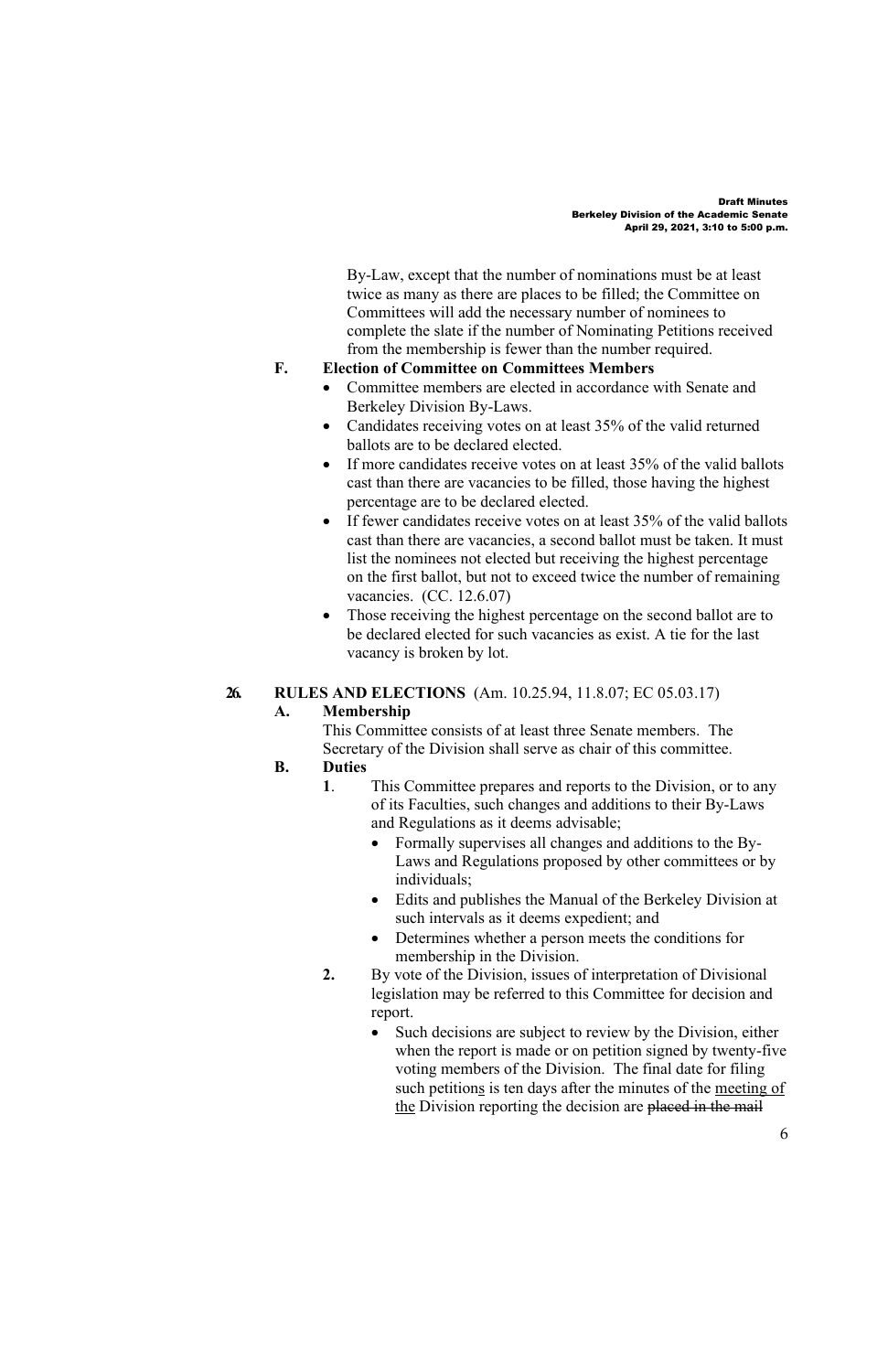made available.

- If the Division disapproves does not approve the report of the Committee, the Committee must at once draft legislation which expresses the intent of the Division.
- **3.** This Committee supervises all elections of the Division and voting on propositions submitted to the Division by mail or electronic ballot. (Senate By-Law 340 and Berkeley Division By-Law 9) Unless otherwise specified in these By-Laws, election is by a plurality of votes cast.

### **PART V. LEGISLATIVE BUSINESS**

### **160. VOTING REQUIREMENTS** (Am. 3.89)

- Enactment, amendment, or repeal of the By-Laws requires a approval by two-thirds vote of those present and voting or of those voting by mail ballot.
- Modification of Regulations requires approval of a majority of those present and voting or of those voting by mail ballot.
- All other business requires a majority of the votes cast.
- Abstentions will not count in the calculation of the two-thirds vote required for approval of By-Laws or the majority necessary to pass Regulations, or modification of either.

#### **161. ELECTRONIC OR MAIL BALLOT DIVISIONAL VOTES** (En. 3.89; Am. 11.8.07)

An electronic or mail ballot A vote of the Berkeley Division must be held on any issue, including modification of legislation, if a majority of the voting members present at a meeting of the Division so orders. All Divisional votes are to be conducted by electronic means, unless the Division Secretary, in consultation with the Committee on Rules and Elections, decides that a vote shall be conducted by other means. Electronic and mail ballots Votes are held in accordance with Senate By-Laws 95 and 340 and Berkeley Division By-Laws 9.A and 9.D.

## **162. PRIOR NOTICE** (Am. 3.89, 11.13.08)

# **A. Legislative Changes**

The full text of proposed modification of Divisional or Senate legislation that is to be acted on at a meeting of the Division must be sent in electronic or paper form at least seven calendar days prior to the meeting.

#### **B. Business Not Noticed**

**1.** At a Regular Meeting, the Division may take up any other business, except legislation as noted in By-Law 162.A above, whether or not noticed in the call to meeting. But, if not so noticed, such business can be acted upon finally only after members present have consented so to act by two-thirds of the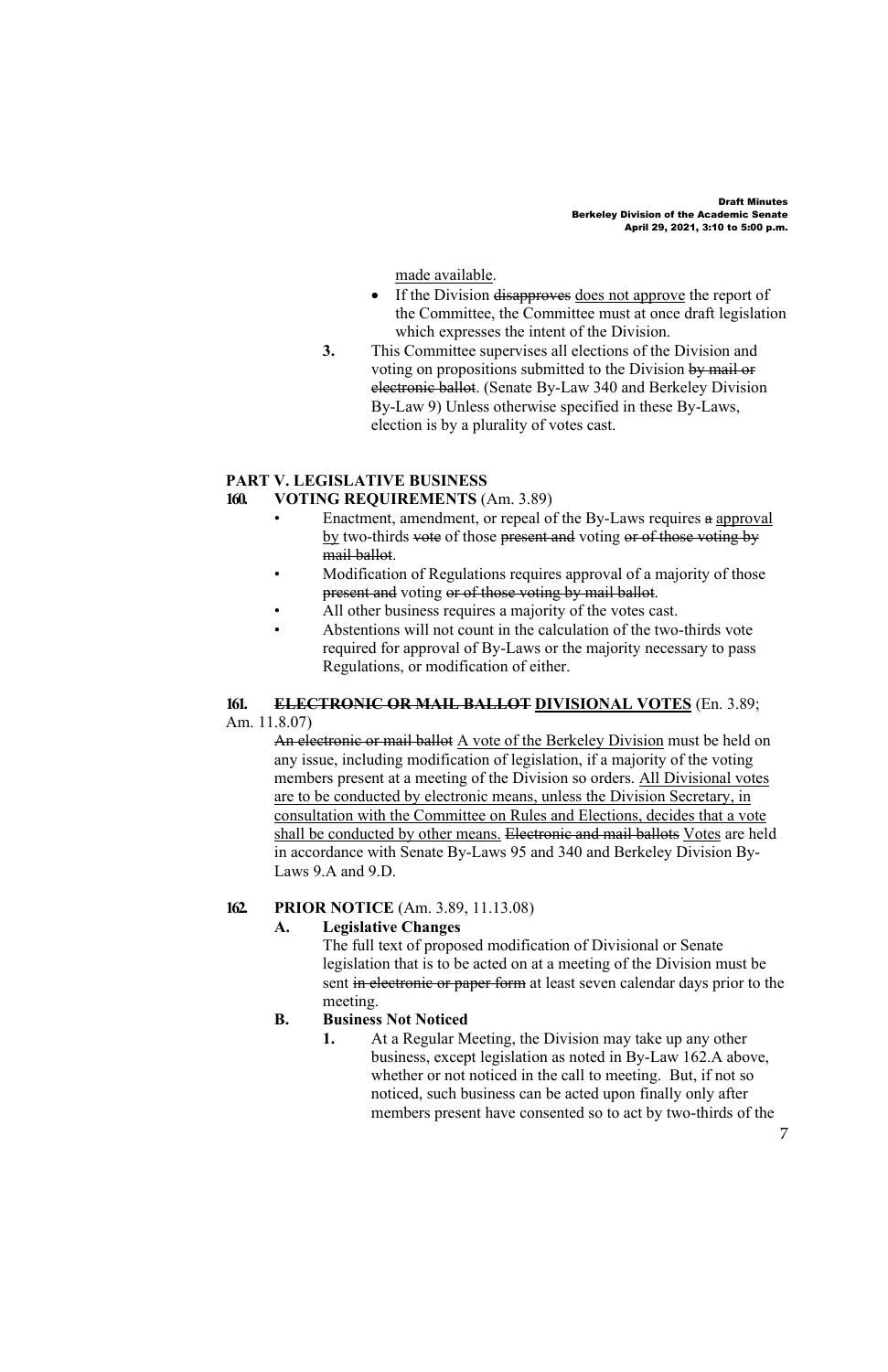votes cast. (CC. 3.89)

**2.** At a Special or Emergency Meeting, Business Not Noticed in the call to meeting can be taken up only after unanimous consent, and can be acted upon finally only after members present have consented so to act by two-thirds of the votes cast.

## **B. Proposed amendments to Berkeley Division Regulations 801, 807, 809, and 810 (College of Letters and Science)**

The College of Letters and Science (L&S) proposes amendments to Berkeley Division Regulations 801, 807, 809, and 810. In its proposal, the L&S Executive Committee (EC) provided extensive explanations and rationales for each substantive change. These are summarized below but available in full by request to acad sen@berkeley.edu. Additional non-substantive changes are proposed for clarity, logical flow, or elimination of duplicated language. The Committee on Rules and Elections (R&E) reviewed the proposed amendments and found them to be consonant with Berkeley Division regulations. The amendments have also been approved by Divisional Council.

807 Bachelor of Arts Degree:

- o Eliminates the requirement to complete 60 units of L&S courses. It is no longer necessary to track this since all L&S students are in compliance.
- o Applies the clarification made by R&E in 2015 that the limit applies to all lower division coursework, not just community college coursework.

809 Major Programs

- o Adds reference to existing upper division unit requirement maximum.
- o Allows the L&S Executive Committee to approve exceptions to unit requirements for major programs, as recommended by R&E and DIVCO. The EC provided the criteria it will use to review requests for exceptions.
- o Simplifies the requirement as a 2.00 GPA in upper division coursework.

810 Additional Requirements in Major Programs

o Brings upper division unit requirements for group majors into alignment with requirements for other majors.

# **TITLE IX. COLLEGE OF LETTERS AND SCIENCE**

**801. CLASS SCHEDULES STUDY LISTS** (Am. 3.83, 2.86)

## **A. Unit Limits**

- Confirmed class schedules study lists of fewer than 13 units in a Semester require approval of the Dean of the College.
- Students who have not declared a major and who wish to enroll in more than 20.5 units must secure approval of a College adviser. Students who have declared a major and who wish to enroll in more than 20.5 units must secure approval of their major adviser. (Eff. Fall 1986)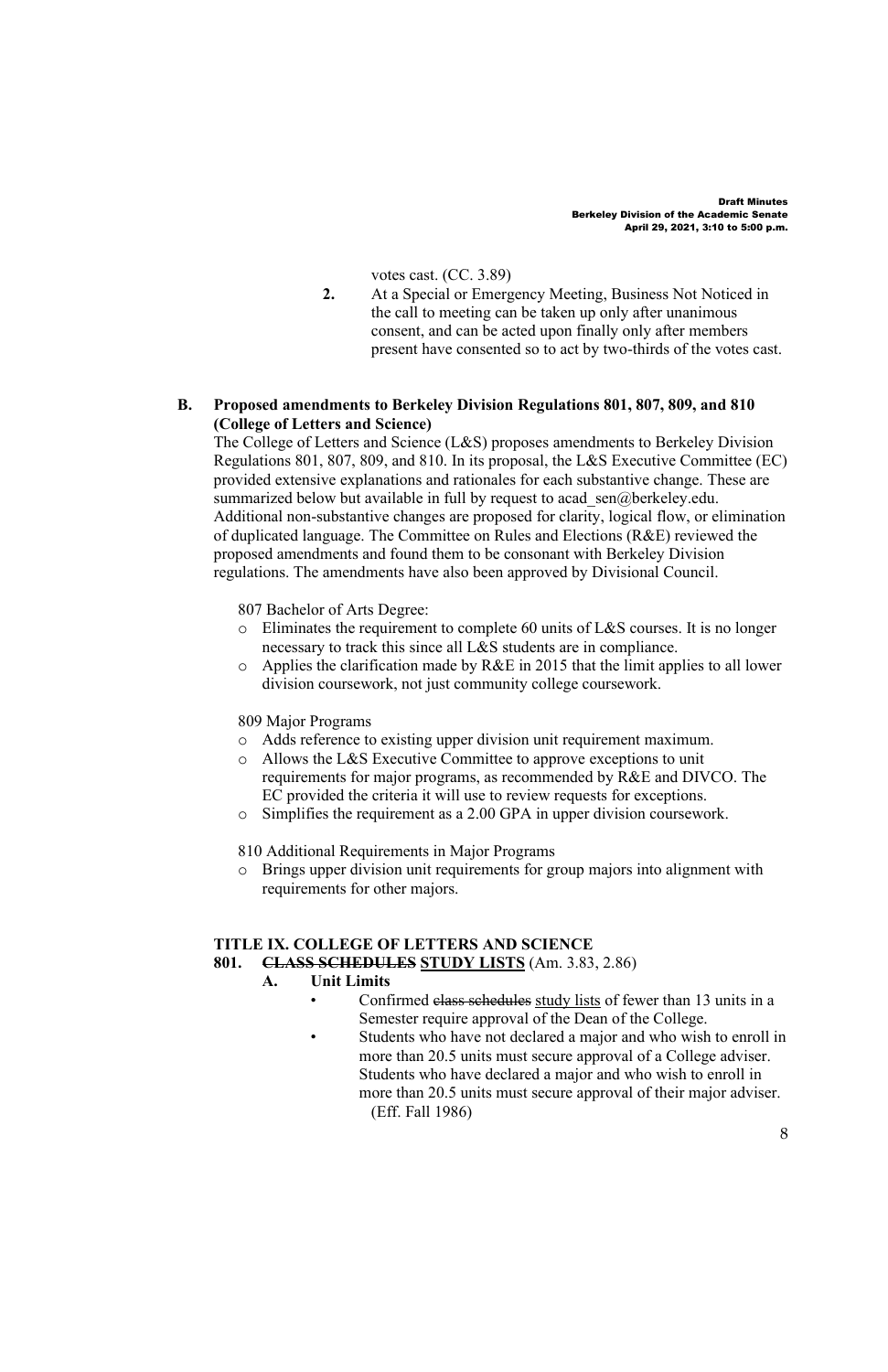Repeated courses are counted in making elass-schedule study list totals.

## **B. Students' Responsibility**

- Presentation of a study-list by a student and its acceptance by the College evidences an obligation on the part of the student faithfully to perform the designated work to the best of his or her ability.
- Withdrawal from, or neglect of, any course entered on the studylist, or a change in program without formal permission of the Dean of the College renders the student liable to enforced withdrawal from the University, or other appropriate disciplinary action.

#### **C. Study-List Approval**

Regulations as to approval of study-lists shall be adopted by the Faculty of the College.

**807. BACHELOR OF ARTS DEGREE** (Am. 2.85, 4.87, 3.31.92, 10.25.94, 4.25.05)

The degree of Bachelor of Arts will be granted upon the following conditions: **A. Unit Requirements** 

#### **Letters and Science Units**

- The candidate must have completed at least 120 units, of which at least 60 shall be in courses offered in departments, groups, or divisions with a major program authorized by the Executive Committee of the College of Letters and Science.
	- Courses numbered 300 and above and Physical Education activities courses are excluded from the 60 units. (EC. 11.28.00)

## **Units outside the College of Letters and Science**

• Units earned in courses offered outside the College of Letters and Science may be counted toward the 60 units under the following conditions:

**1.** The courses are either

- a. specifically required in a major approved by the Executive Committee; or
- recommended or elective courses which are counted toward graduation in a major approved by the Executive Committee, provided that the student graduates in that major program.
- **2.** The courses are approved, by the Executive Committee for use in satisfaction of the College's Breadth and the courses are applied to those requirements. (CC.4.92)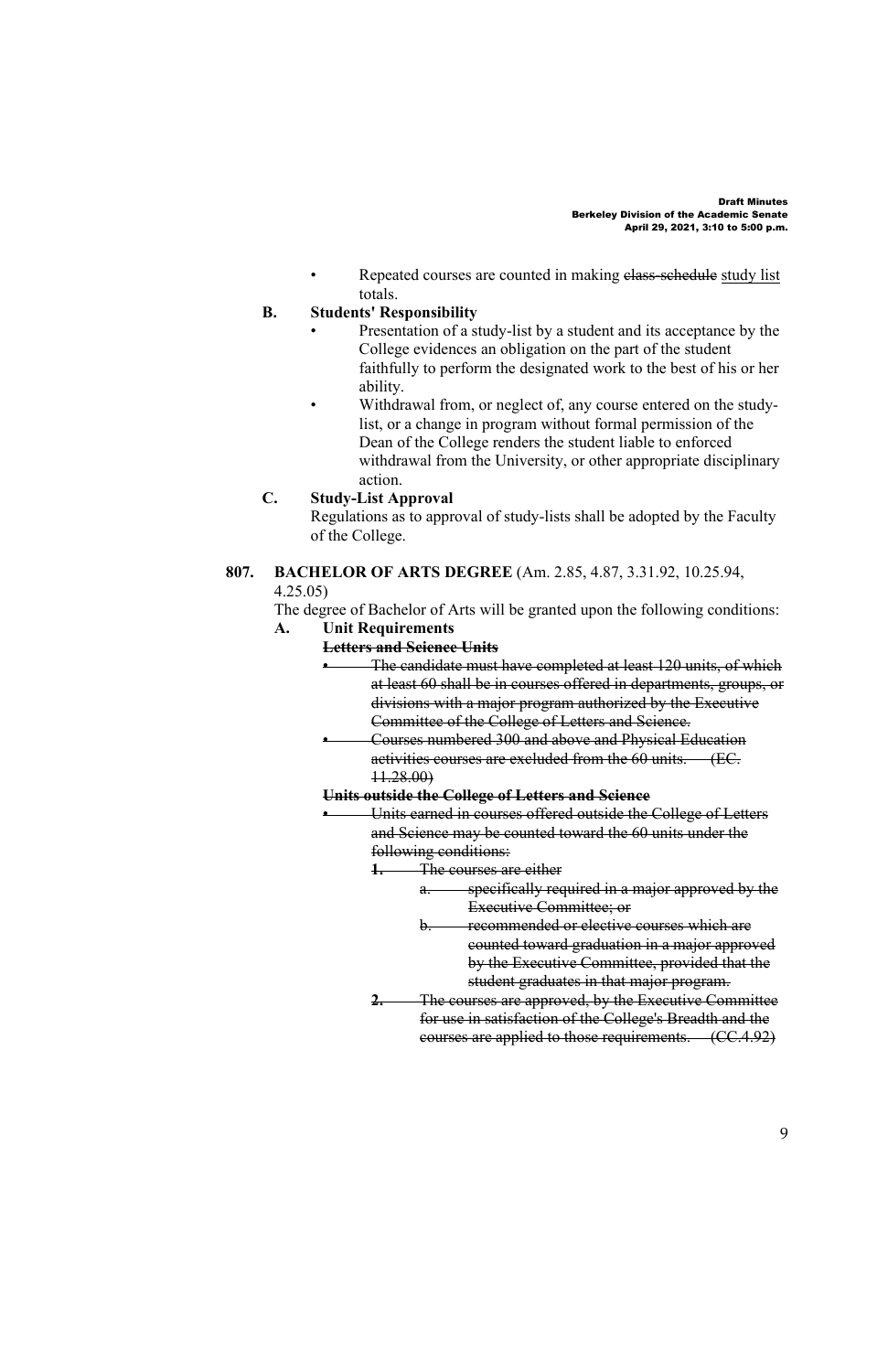## **1. Minimum Units**

| The candidate must have completed at least 120 units. In         |                                                         |
|------------------------------------------------------------------|---------------------------------------------------------|
| addition to any unit limitations specified by the University and |                                                         |
| Division:                                                        |                                                         |
| a.                                                               | No more than 70 units of lower division transfer course |
|                                                                  | work shall be counted toward the A.B. degree.           |
| b.                                                               | No more than 4 units total of Physical Education units  |
|                                                                  | may be counted toward the A.B. degree.                  |
| C.                                                               | A maximum of 6 units of '300' and '400' courses may     |
|                                                                  | count toward the A.B. degree.                           |
|                                                                  |                                                         |

#### **B. Upper Division Requirements**

## **2. Upper Division Courses Units**

At least 36 units must be in upper division courses. Courses outside the College of Letters and Science may be included.

## **3. Upper Division Units Outside the Major**

At least 6 of the 36 units must be in courses outside the major department.

## **B. Residence Requirements**

A minimum of 18 units of upper division courses, including 12 units in upper division courses in the major, must be completed in residence in the College of Letters and Science. For students who meet the residence requirements as provided in SR 614, the requirements of 18 units in upper division courses is reduced to 16 (Am. 3.83).

# **C. Other Units**

**"300" and "400" Courses**

• A maximum of 6 units of "300" and "400" courses may be counted toward the A.B. Degree.

#### **Physical Education Courses**

• A maximum of 4 units of Physical Education activities courses may be counted toward the A.B. Degree.

#### **Community College Units**

• No more than 70 units of community college course work shall be counted toward the A.B. degree.

## **DC. General Requirements**

The candidate must have satisfied the:

- **1.** General University requirements of SR 630, 634, 636, 638; and Berkeley Regulation 300. (CC. 4.89)
- **2.** Breadth requirements specified by the Faculty of the College.
	- Any student who has completed all of the Letters and Science breadth requirements, or the general education requirements, or the equivalent of either, at the University of California campus from which he or she transfers, may, upon petition, be credited with having completed the breadth requirements of this College.
- **3.** Requirements of a major program described in Regulations 809-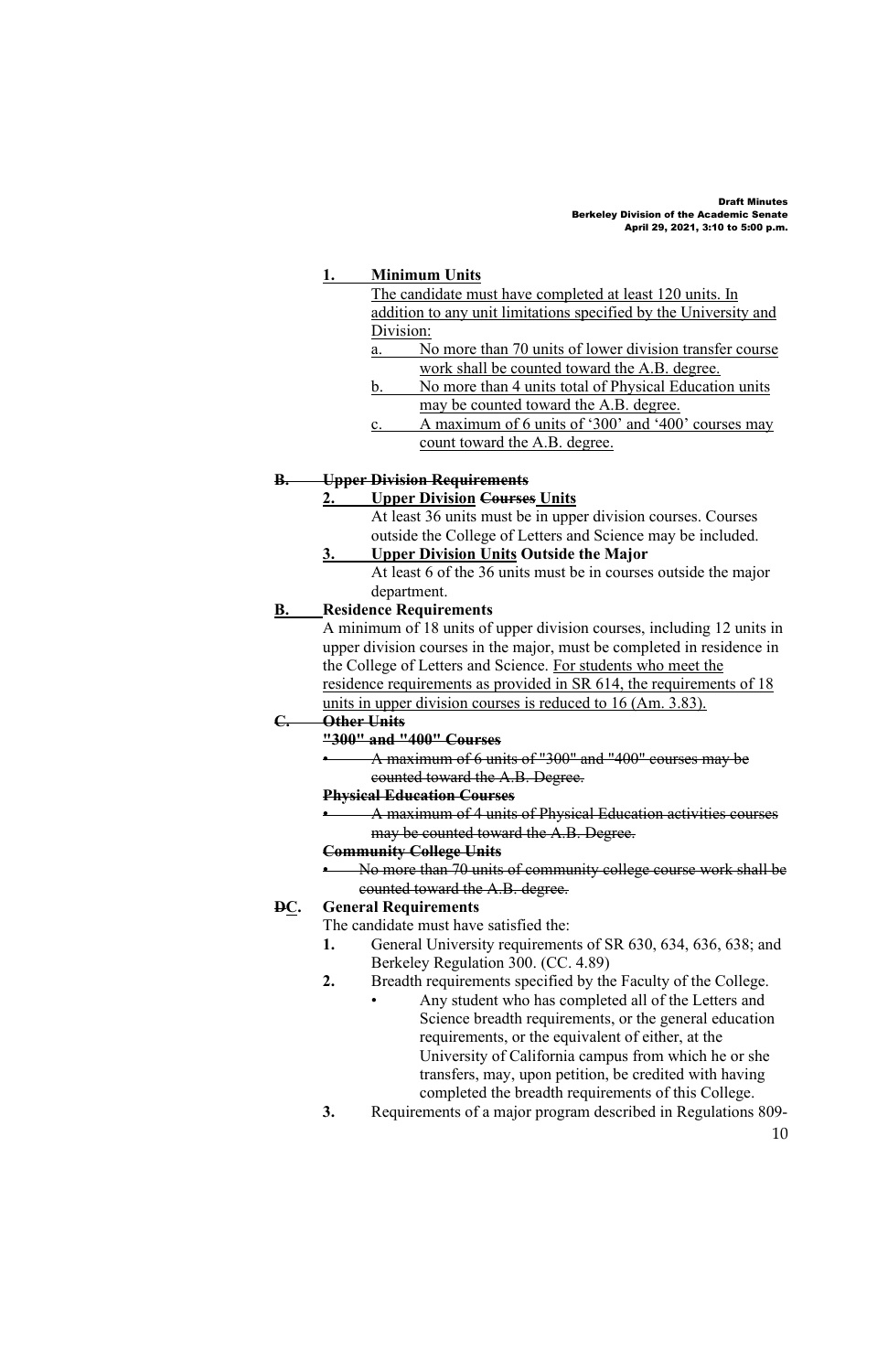## 812 (eff. Fall 1987).

## **809. MAJOR PROGRAMS** (Am. 3.83, 4.11.96, 4.29.04)

- **A.** Each candidate must complete a four-year major program of one of the types described in Regulation 810.
	- The major program is designed as a planned effort to explore a subject systematically, to assure that all students pursuing the same major program acquire certain knowledge in common, and to encourage the student in independent study.
	- All major programs of whatever type must include not fewer than 30 nor more than 60 units, and must include at least not fewer than 24 units in upper division courses nor more than 30 units in upper division courses. Any exceptions to these unit requirements must be approved by the Executive Committee of the College before publication and before they become effective.
		- Requirements for major programs, including prerequisites and limitations on programs, and alternative electives, must be submitted to approved by the Executive Committee of the College for approval before publication and before they become effective.
- **B.** A student may declare a major program as early as the student decides, consistent with any major prerequisites, but must declare it not later than the beginning of the junior year.
	- As soon as the student has declared the major, and been accepted to pursue it, the student will shall be assigned to a major adviser for that program.
- **C.** A change from one major program to another may be made only by permission of the Dean of the College and of the department or committee in charge of the major program to which the student petitions to transfer.
	- The Office of the Registrar will send notice that such change has been authorized Notice that such change has been authorized will be sent by the Office of the Registrar to the departments or committees concerned.
	- No change of major will be permitted after the opening of the student's last term.
- **D.** Candidates for the A.B. degree must attain at least a C (2.000) average overall in all of the courses required in the major program, at least a C average in the upper- division courses required in the major program, and at least a C average in the upper-division courses taken at Berkeley that are required in the major program; Candidates for the A.B. degree must attain at least a C (2.00) average in all upper division courses that are identified by the major department or program as specifically required, or approved as elective course options to fulfill a major requirement. In the case of elective course options, the calculation will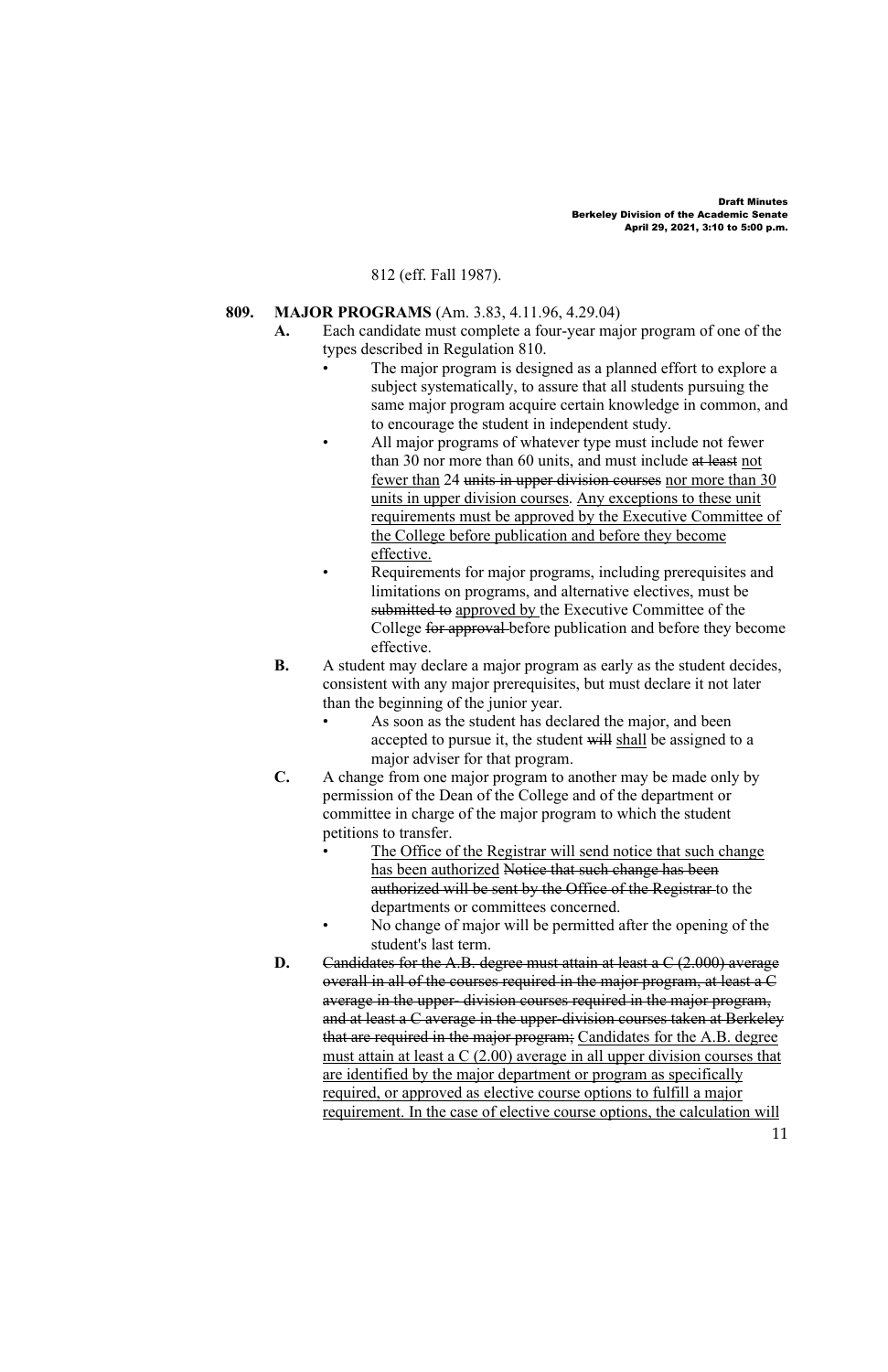include the minimum number of courses with the highest grades needed to fulfill the requirement. aAverages higher than a C may be required only for Honors Programs. (see Regulation 815)

- **E.** Students who fail to attain an average of  $C$  (2.00) two grade points for each unit of all work taken in a department may, at the option of that department, be denied the privilege of pursuing a major program in that department. A similar option may be exercised by committees in charge of group or field majors.
- **F.** Each major department is expected to send to notify the Dean of the College from time to time a list of any students  $(f_{\text{max}})$  who, in the opinion of the department, cannot profitably continue in the major program of the department, together with a statement of the basis for such opinion and of the probable causes of the student's lack of success.
	- **•** In such cases, the Executive Committee of the College may, with approval of the department concerned, permit a change to another major program or may, with approval of the President of the University, require the students to withdraw from the College. Committees in charge of group or field major will follow a similar pattern.
- **G.** Students who are admitted to senior standing in the University of California on the basis of credit from other institutions, or on the basis of credit from University Extension, University of California, must complete in residence at the University of California, subsequent to such admission, at least 18 units of work in upper division courses, including at least 12 units in their major program.

**•** For students who meet the residence requirements as provided in SR 614, the requirements of 18 units in upper division courses is reduced to 16. (Am. 3.83)

## **810. UNIT ADDITIONAL REQUIREMENTS IN MAJOR PROGRAMS** (Am. 3.83)

## **A. Departmental Major Programs**

**•** These programs must consist of not fewer than 24 nor more than 30 units of upper division courses, together with such lower division courses as the department deems necessary to a coordinated program.

- **•** At least 15 units of specified courses must be required in common of all students electing the program; at least 6 of these 15 units must be upper division courses, and may include unit credit for a comprehensive examination (see SR 772.D).
- **•** Under special circumstances, the Executive Committee of the College may allow optional courses in the upper division component of the required 15 units.

#### **B. Group Major Programs**

These programs may be set up by conference between two or more departments or members of two or more departments,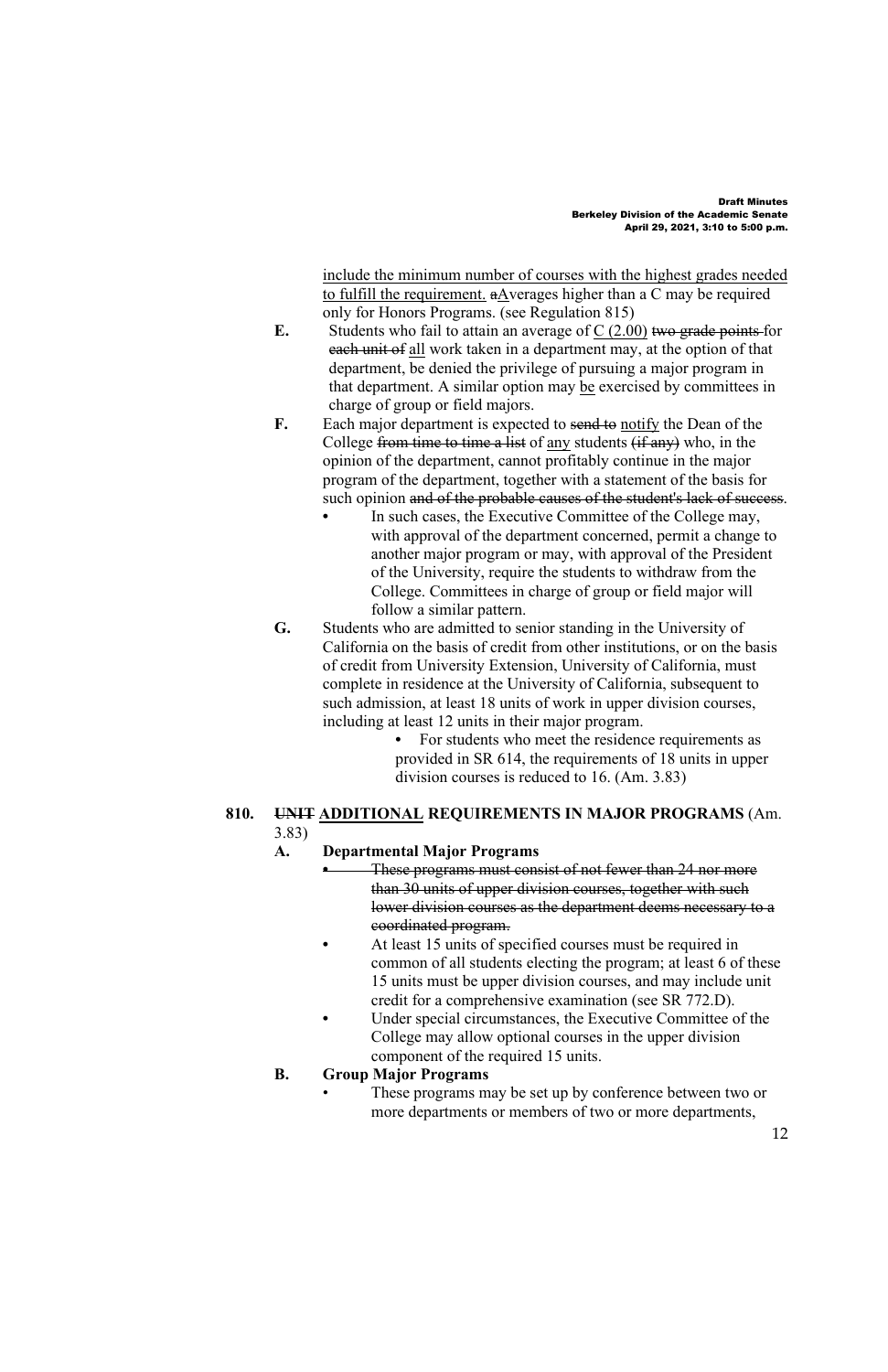subject to approval of the Executive Committee.

- On petition of an individual student, the Executive Committee, without the necessity of formal action by any department, may approve a major or group major program for each student, and may designate a member of the faculty to act as adviser for such major or group major.
- All group major programs must require no fewer than 30 and no more than 36 units in upper division courses.

## **C. Field Major Programs**

These programs are established in each of the following fields: Humanities Social Science Physical Science<br>
(eff. Fall 1989) (CC. 10.89) (CC. 3.90) (CC. 10.89) (CC. 3.90)

- Each field major program includes lower division courses necessary or desirable as preparation for the upper division courses.
- Each student in a field major is required to take at least 12 units from a list of specified upper division courses; elective courses are included to bring the total up to 30 units of upper division courses.
	- Each field major program will be drawn and administered by an appropriate standing committee of the Faculty of the College.

**ACTION:** The Consent Calendar was approved as presented.

## **V. Reports of Special Committees (None)**

## **VI. Report of Standing Committees**

- **A. Committee on Diversity, Equity, and Campus Climate** *https://academic-senate.berkeley.edu/awards/henkin*
- **B. Committee on Faculty Awards (written report only – Enclosure 3)**
- **C. Committee on Faculty Research Lecture (written report only – Enclosure 4)**

#### **D. Committee on Rules and Elections**

The Chair of the Committee on Rules and Elections (R&E), J. Keith Gilless, gave a verbal report to the Senate.

R&E Chair Gilless announced that Martha Olney, Britt Glaunsinger and Adrian Aguilera will serve as elected members of Divisional Council (DIVCO) in the 2021- 22 academic year. Kristie Boering, Lydia Sohn, Claudia Ostertag and Niklaus Largier will serve on the Committee on Committees (COMS).

## **E. Committee on Teaching**

*Extraordinary Teaching in Extraordinary Times Awards*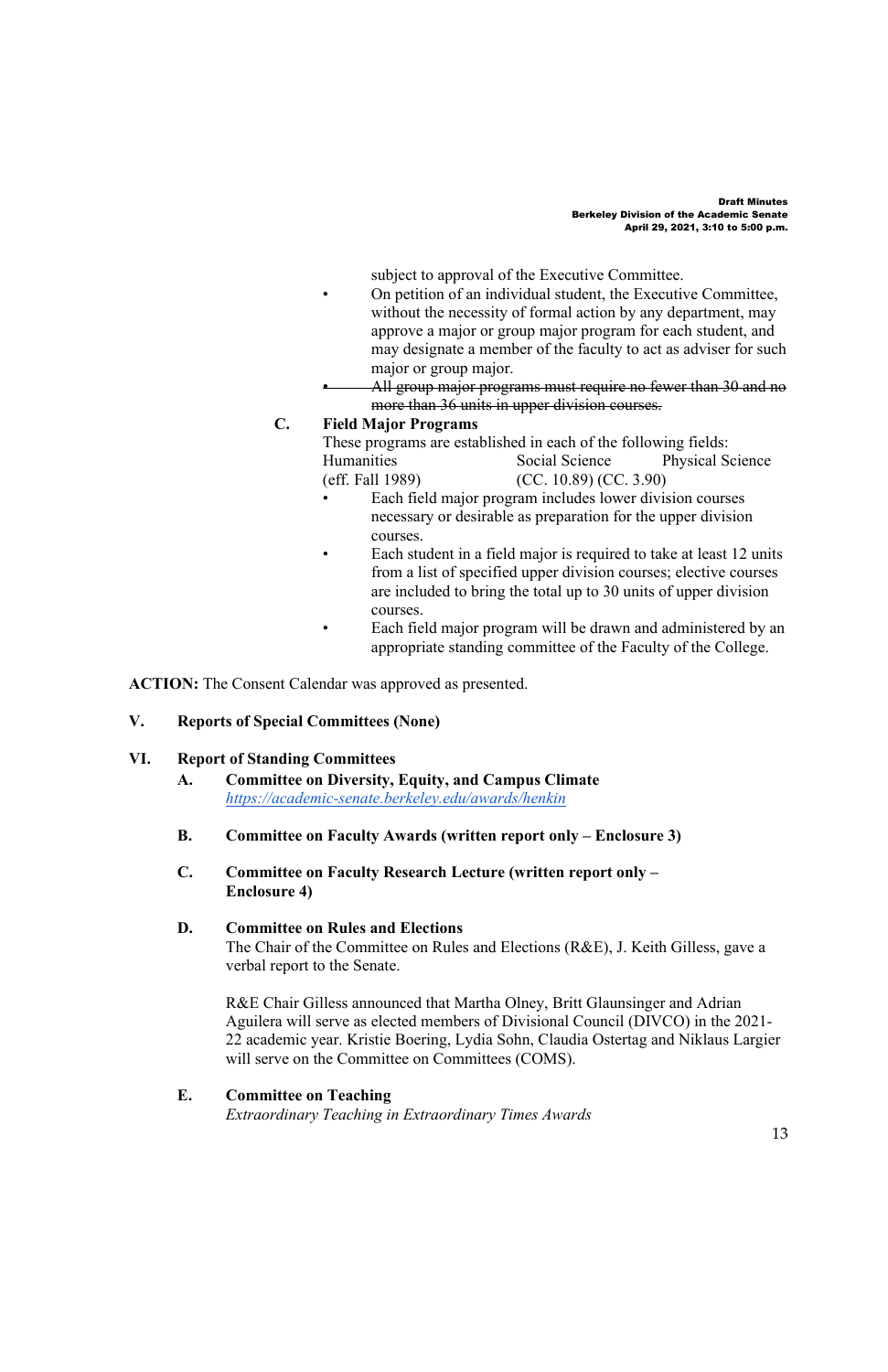The Academic Senate Committee on Teaching selected recipients for this award, which is in lieu of the annual Distinguished Teaching Award. The award honors UC Berkeley instructors who in 2020 engaged in or supported excellent teaching despite the challenges posed by the COVID-19 pandemic. *https://rtl.berkeley.edu/extraordinary-teaching-extraordinary-times-award*

Professor Glynda Hull, the Chair of the Committee on Teaching (COT), gave a verbal report of the committee. Professor Hull explained that COT wanted to honor the efforts of instructors, staff, and students, especially during the COVID-19 pandemic, so the committee created the Extraordinary Teaching in Extraordinary Times Award. Almost 500 nominations were received, and half of those nominations came from students. Over 50 departments were represented, and faculty, staff, and student instructors were celebrated. COT solicited statements and supporting materials from nominators, and received an abundance of instructional artifacts. COT announced that they'd be giving up to 25 awards, but ended up awarding over 40.

Professor Hull recognized those that received the award, and described some of the ways that they used their imagination to sustain a Berkeley-level education during remote learning.

### **VII. Petitions of Students (None)**

## **VIII. Unfinished Business (None)**

## **IX. University and Faculty Welfare (Discussion only)**

**A. Extraordinary service/leadership and collaboration in extraordinary times** Chair Johnson-Hanks thanked Senate members for their service throughout the pandemic, and shared a moment of empathy for the difficulties that many have faced during this time. Chair Johnson-Hanks took the time to thank a few Senate committees, who have worked extremely hard in the past year.

Chair Johnson-Hanks honored the contributions to COVID recovery of departments, colleges, and school staff, as well as MSOs, CAOs and all staff members in their respective departments.

DIVCO members commemorated the contributions of faculty and staff in different areas of campus, such as: research, instruction, essential campus workers, and senior campus leadership.

#### **B. Pre-proposal for the College of CDSS**

Associate Provost of the Division of Computing, Data Science, and Society Jennifer Chayes presented the pre-proposal for a new college.

Associate Provost Chayes explained the background of CDSS, and how the request to turn CDSS into its own college came to be made. CDSS is undergoing an expansive growth, and a college would provide a stable infrastructure for students.